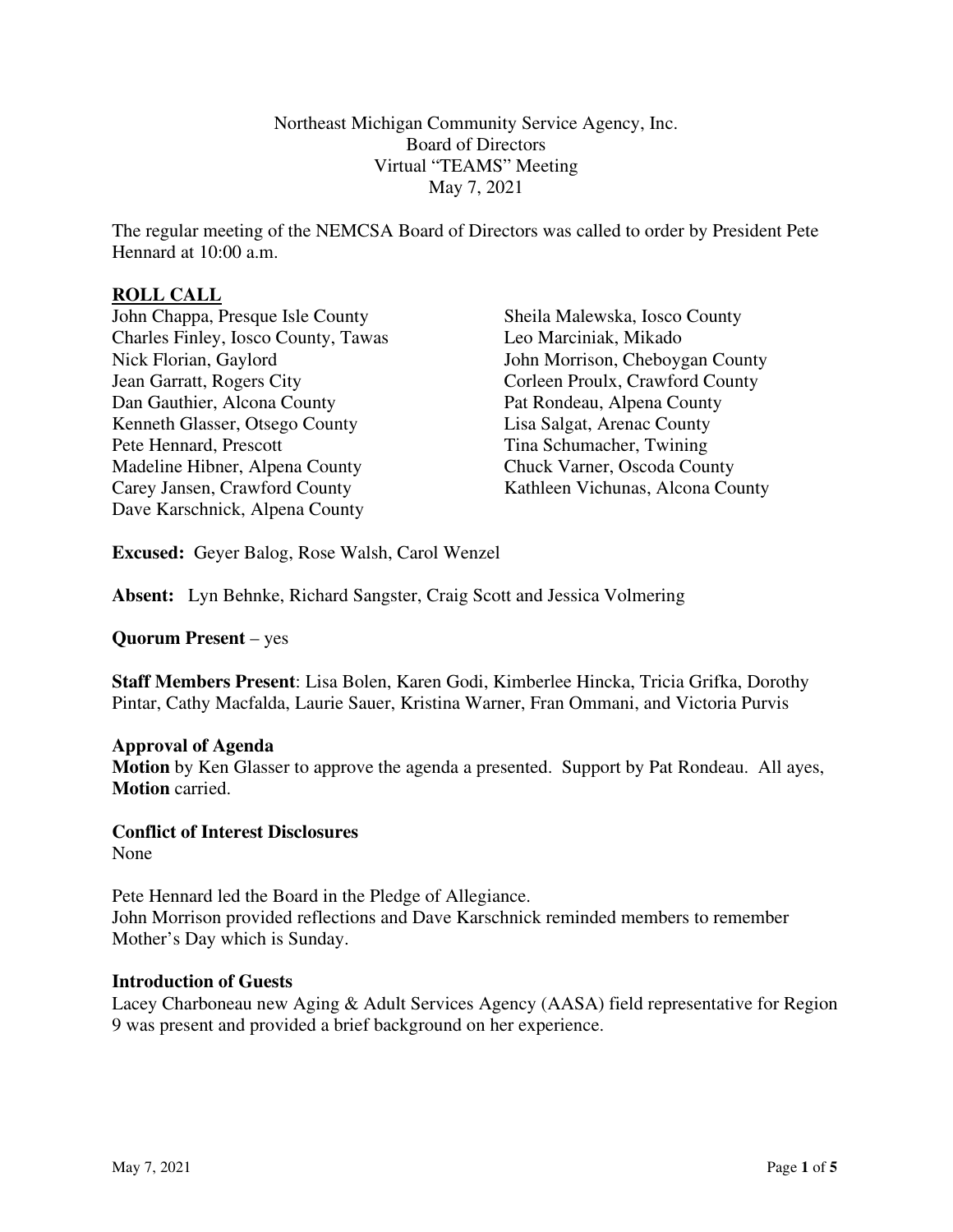## **Public Comment**

Emil Bellenbaum from Roscommon County Council on Aging was present to express his concern and displeasure with staffing concerns at the Council on Aging. President Hennard thanked him for his comments.

#### **Administrative Consent Agenda**

President Hennard asked if anyone would like to pull any item from the Administrative Consent Agenda for further discussion or individual vote. None being noted – President Hennard stated that the Administrative Consent Agenda including the following items:

a. Approval of April 2021 draft meeting minutes

b. Receive and file February 2021 Volunteer Services Advisory Council meeting minutes

c. Receive and file March 2021 Regional Council on Aging meeting minutes is adopted as presented.

#### **Communication**

President Hennard reviewed correspondence dated April 9, 2021 from the Michigan Bureau of Community Action and Economic Opportunity regarding the recently conducted desk programmatic monitoring review.

The board also received a letter of resignation from member Chuck Corwin effective May 1, 2021.

**Motion** by Corleen Proulx to accept resignation of member Chuck Corwin effective May 1, 2021. Support by Pat Rondeau.

Roll Call Vote:

Yes votes: (19) John Chappa, Charles Finley, Nick Florian, Jean Garratt, Dan Gauthier, Kenneth Glasser, Pete Hennard, Madeline Hibner, Carey Jansen, Dave Karschnick, Sheila Malewska, Leo Marciniak, John Morrison, Corleen Proulx, Pat Rondeau, Lisa Salgat, Tina Schumacher, Chuck Varner, and Kathleen Vichunas

No votes: (0), Abstained (0) **Motion Carried.** 

**Motion** by Chuck Varner to receive and file the correspondence dated April 9, 2021 from the Bureau of Community Action and Economic Opportunity (BCAEO). Support by Shelia Malewska.

Roll Call Vote:

Yes votes: (19) John Chappa, Charles Finley, Nick Florian, Jean Garratt, Dan Gauthier, Kenneth Glasser, Pete Hennard, Madeline Hibner, Carey Jansen, Dave Karschnick, Sheila Malewska, Leo Marciniak, John Morrison, Corleen Proulx, Pat Rondeau, Lisa Salgat, Tina Schumacher, Chuck Varner, and Kathleen Vichunas

No votes: (0), Abstained (0) **Motion Carried.**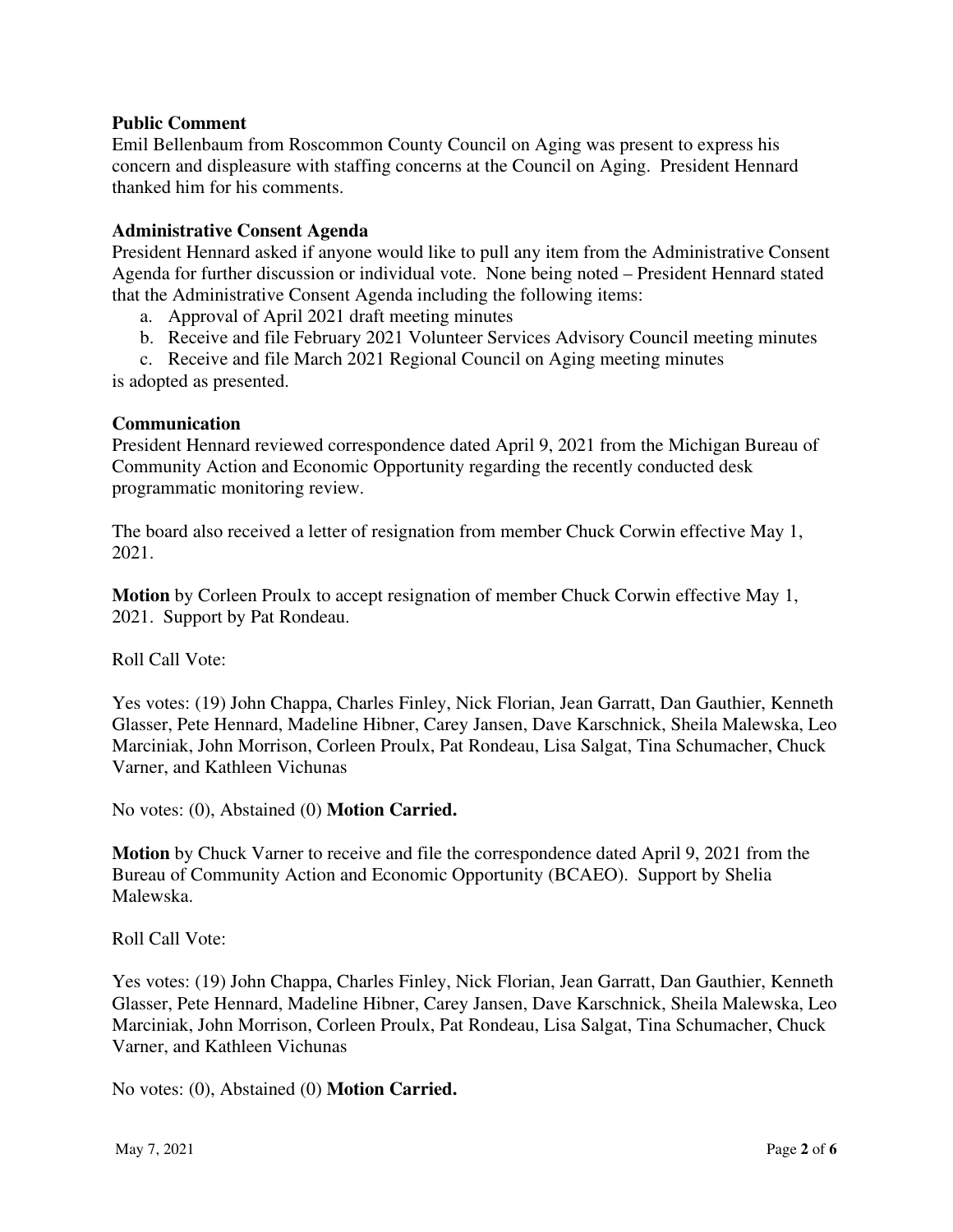# **Information Items:**

Directors Report – Lisa Bolen Lisa Bolen read highlights from the Directors Report.

Lisa Bolen provided an update on the Cheboygan Head Start Building purchase project indicating that the 24-point application was submitted and an initial conversation was held with the Office of Head Start regarding same. The staff committee is currently working on information they requested as part of that conversation.

Lisa Bolen provided an update on the Alpena Main office move to the Alpena Annex building which is owned by NEMCSA. Lisa explained that the contractor is on site and working on the remodel project. Progress is moving along nicely. The remodel plans include a large meeting space to accommodate future board meetings. Alpena Public Schools will continue to allow us use of the outbuilding for file storage. A lease is being drafted at this time.

**Financial Report** – Kimberlee Hincka reviewed two financial reports. The first report was for Head Start and reflected 3 months of expenses from the February 1, 2021 – January 30, 2022 budget year.

The second report was for Volunteer Programs which reflected the Year To Date Statement of Activities as of April 30, 2021.

**Motion** by Dave Karschnick to receive and file the financial reports as presented. Support by Pat Rondeau.

Roll Call Vote:

Yes votes: (19) John Chappa, Charles Finley, Nick Florian, Jean Garratt, Dan Gauthier, Kenneth Glasser, Pete Hennard, Madeline Hibner, Carey Jansen, Dave Karschnick, Sheila Malewska, Leo Marciniak, John Morrison, Corleen Proulx, Pat Rondeau, Lisa Salgat, Tina Schumacher, Chuck Varner, and Kathleen Vichunas

No votes: (0), Abstained (0) **Motion Carried.** 

**Program Presentation** – Dorothy Pintar provided a brief overview of the Senior Volunteer programs and indicated a new general volunteer program is being developed to promote volunteerism within the agency and communities. Dorothy indicated that this new program is being designed to enhance the existing volunteer programs. Dorothy finished by introducing Heidi Powers who talked more in depth about the Foster Grandparent and Senior Companion Programs.

Legal Update – Greg Mehin

Greg provided an update on two items. The first was resolution of the recent conflict of interest issue through resignation of the board member. The member resigned from both the NEMCSA Board and the Regional Council on Aging. The second item was in regard to the removal of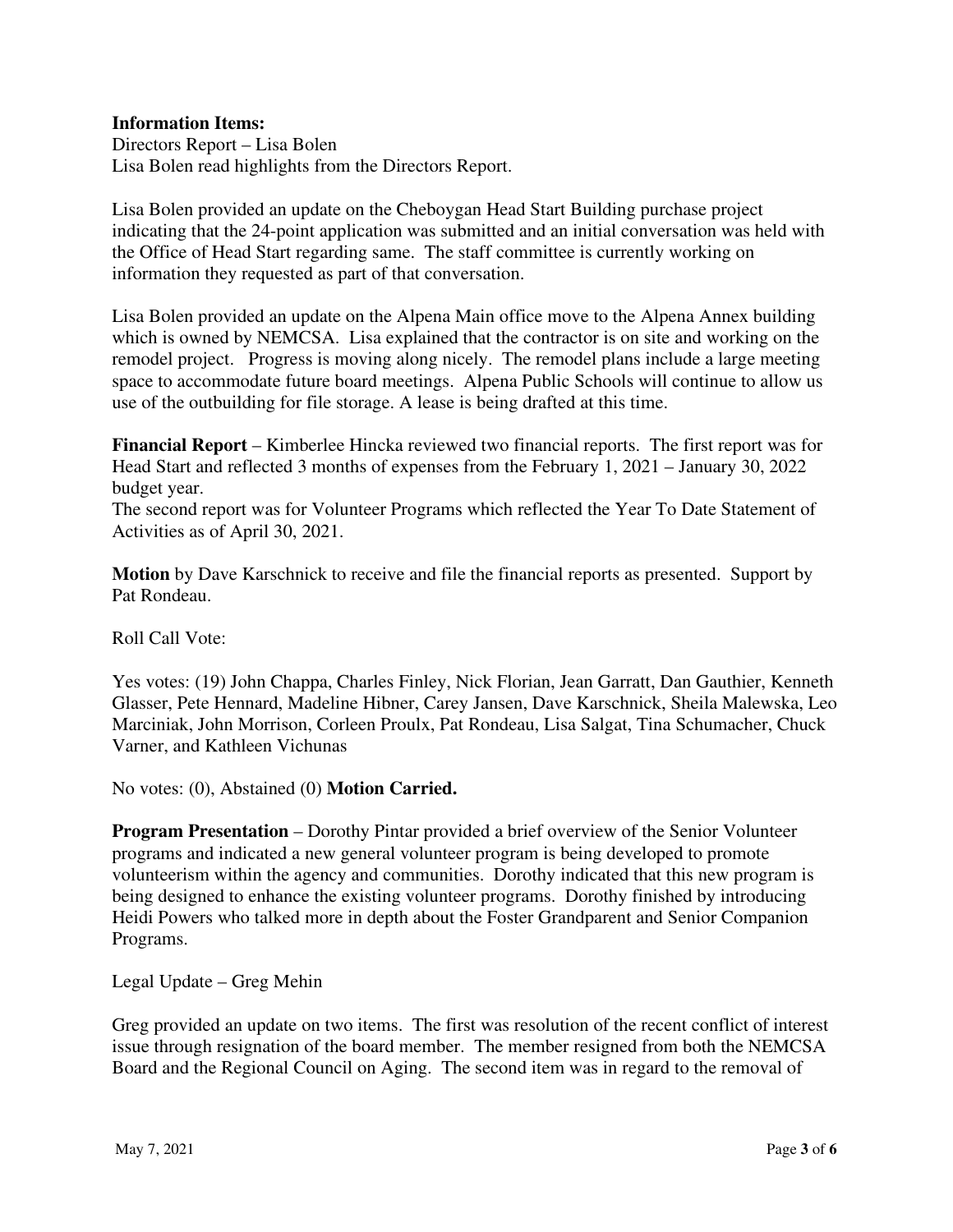individuals from the Roscommon County Council on Aging. Greg will continue to update the board on a monthly basis until the situation resolves.

## **Committee Reports:**

# **Audit/Finance Committee:** Ken Glasser

The committee met just prior to the board meeting and viewed three months of credit card statements. Charges on the  $5<sup>th</sup> 3<sup>rd</sup>$  card, primarily Head Start, totaled \$66,937.44 for January, \$41,046.83 for February and \$44,824.68 for March. These charges were recommended for Board approval by the Head Start Policy Council.

**Motion** by Ken Glasser to approve the 5<sup>th</sup> 3<sup>rd</sup> card charges for January, February and March as presented. Support by Leo Marchnick.

Roll Call Vote:

Yes votes: (19) John Chappa, Charles Finley, Nick Florian, Jean Garratt, Dan Gauthier, Kenneth Glasser, Pete Hennard, Madeline Hibner, Carey Jansen, Dave Karschnick, Sheila Malewska, Leo Marciniak, John Morrison, Corleen Proulx, Pat Rondeau, Lisa Salgat, Tina Schumacher, Chuck Varner, and Kathleen Vichunas

No votes: (0), Abstained (0) **Motion Carried.** 

Wex Card charges that were reviewed by the committee include: \$2,052.22 for January, \$2,246.75 for February and \$2,257.99 for March.

**Motion** by Ken Glasser to approve the Wex Fuel card charges for January, February and March as presented. Support by Leo Marciniak.

Roll Call Vote:

Yes votes: (19) John Chappa, Charles Finley, Nick Florian, Jean Garratt, Dan Gauthier, Kenneth Glasser, Pete Hennard, Madeline Hibner, Carey Jansen, Dave Karschnick, Sheila Malewska, Leo Marciniak, John Morrison, Corleen Proulx, Pat Rondeau, Lisa Salgat, Tina Schumacher, Chuck Varner, and Kathleen Vichunas

No votes: (0), Abstained (0) **Motion Carried.** 

John Chappa asked about interest charges being the amounts reviewed were for previous month charges. Kimberlee Hincka explained that the cards have all been paid in full, so no late charges apply. The Head Start Policy Council has not had a quorum for the past few months, as credit card expenditures are approved by Policy Council first a delay has occurred for board approval.

There were no corporate card expenditures to approve.

## **Housing/Facilities Ad-Hoc Committee** – Ken Glasser

No meeting. Lisa provided a brief update under the Directors Report.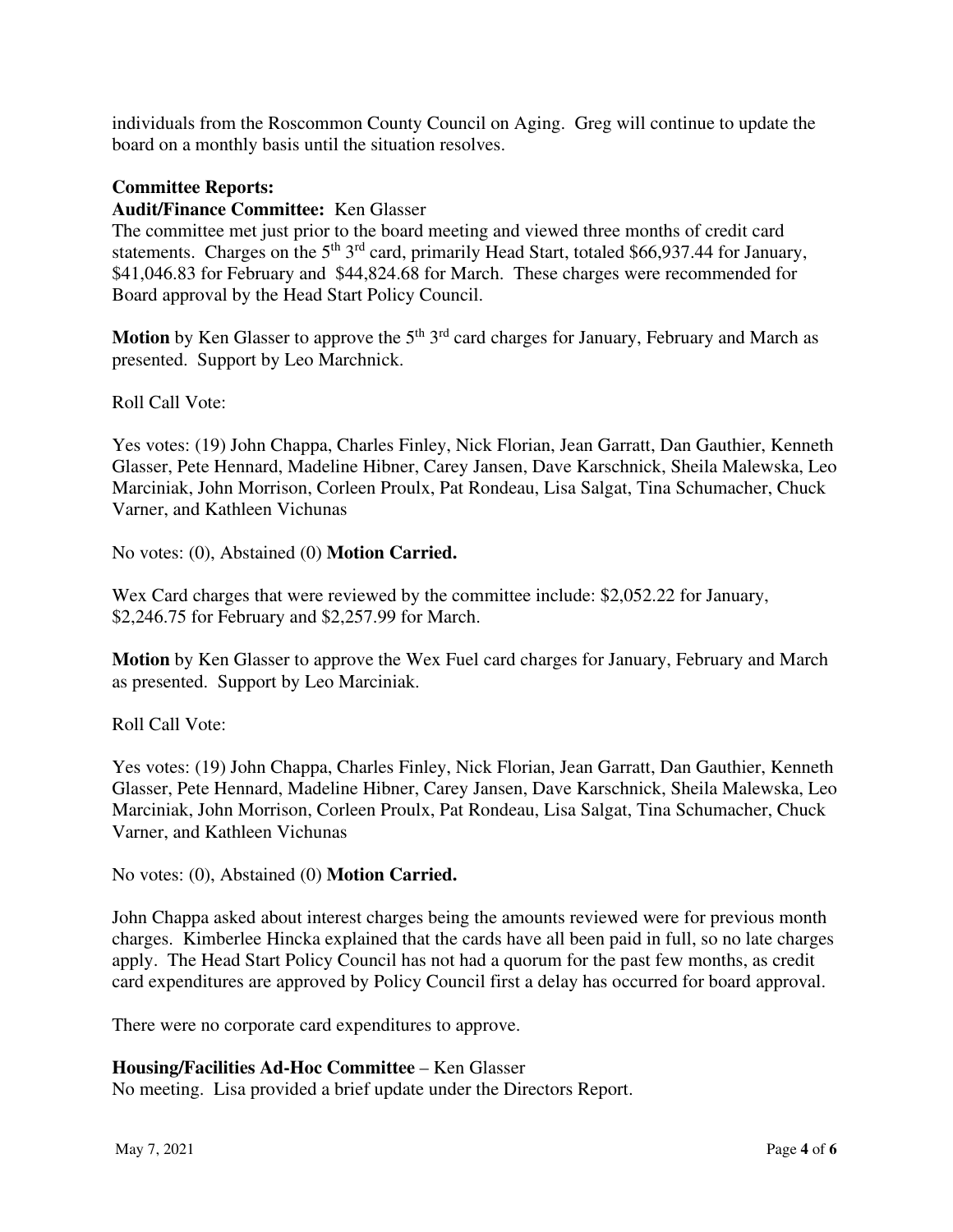# **Program Planning and Evaluation /Early Childhood Services Ad-Hoc Committee** – Jean **Garratt**

The two committees met in conjunction to review the Head Start transportation request which was included in the board mailing. Tricia Grifka thoroughly reviewed the waiver during the committee meeting and answered all question. The committees recommend approval to submit the Transportation Waiver as presented.

**Motion** by Jean Garratt to approve submission of the Head Start Transportation Waiver Request. Support by Dave Karshnick.

Roll Call Vote:

Yes votes: (19) John Chappa, Charles Finley, Nick Florian, Jean Garratt, Dan Gauthier, Kenneth Glasser, Pete Hennard, Madeline Hibner, Carey Jansen, Dave Karschnick, Sheila Malewska, Leo Marciniak, John Morrison, Corleen Proulx, Pat Rondeau, Lisa Salgat, Tina Schumacher, Chuck Varner, and Kathleen Vichunas

No votes: (0), Abstained (0) **Motion Carried.** 

#### **Membership/Governance Committee** – Lisa Salgat

Lisa explained that there were two openings in the Consumer sector of the membership. An election was held for the public to determine suitability of two consumer sector candidates interested in joining the board. Both candidates received votes and therefore were elected to fill the vacant consumer seats.

The successful candidates were Leo Marciniak and Jeanette Motter and the committee recommends board approval for seating these two members.

**Motion** by Corleen Proulx to approve consumer membership for Leo Marciniak and Jeanette Motter as democratically elected by the general public. Support by John Chappa.

Roll Call Vote:

Yes votes: (18) John Chappa, Charles Finley, Nick Florian, Jean Garratt, Dan Gauthier, Kenneth Glasser, Pete Hennard, Madeline Hibner, Carey Jansen, Dave Karschnick, Sheila Malewska, Leo Marciniak, John Morrison, Corleen Proulx, Pat Rondeau, Lisa Salgat, Chuck Varner, and Kathleen Vichunas

No votes: (0), Abstained (0) **Motion Carried.** 

Tina Schumacher left the meeting.

The last item of discussion for the Membership/Governance Committee was discussion of expiring Private Sector seats. Membership terms for Kathleen Vichunas, Carol Wenzel and Nick Florian will expire at the end of 2021. The committee will revisit for reappointment at a later date.